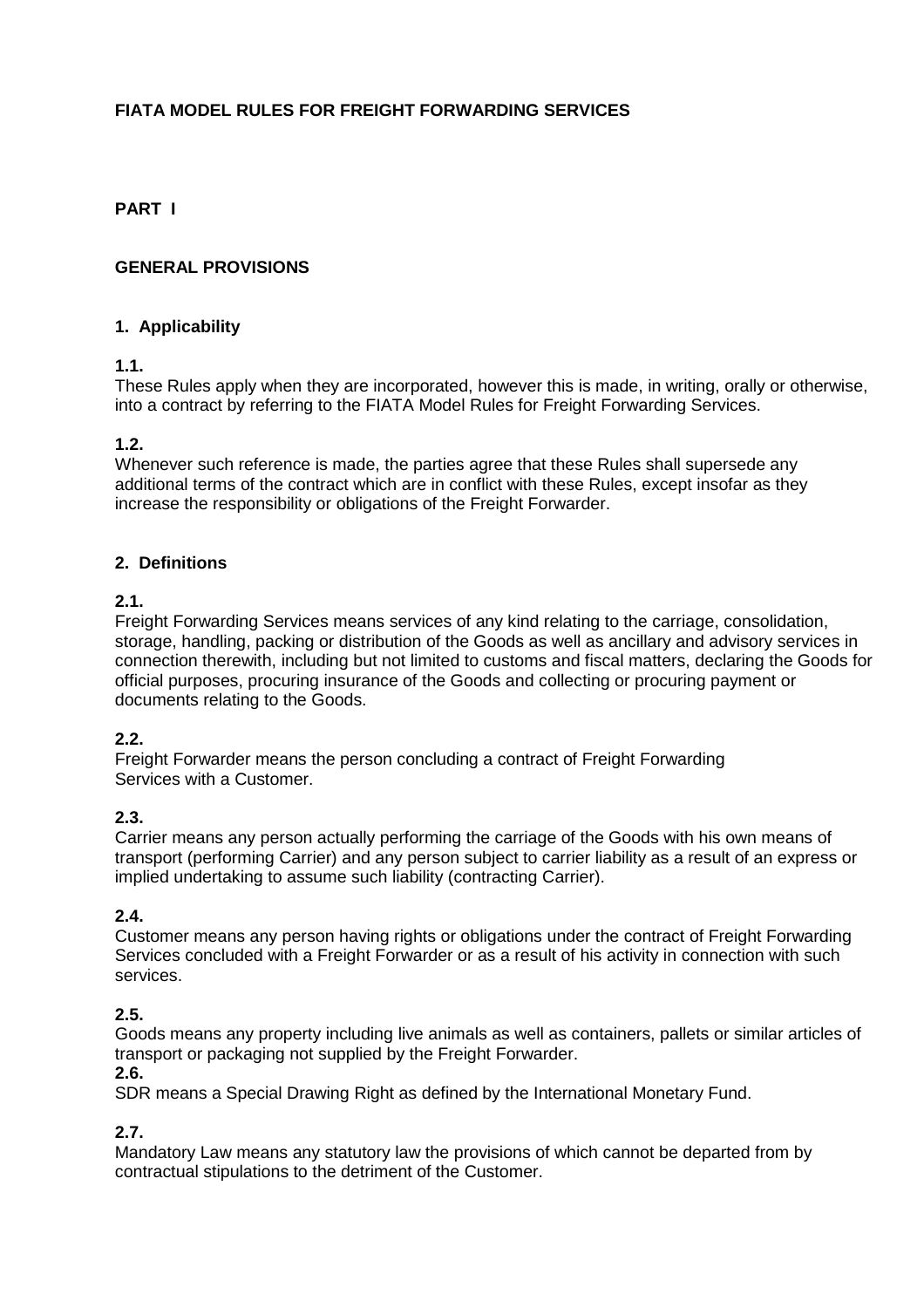## **2.8.**

In writing includes telegram, telex, telefax or any recording by electronic means.

## **2.9.**

Valuables means bullion, coins, money, negotiable instruments, precious stones, jewellery, antiques, pictures, works of art and similar properties.

## **2.10.**

Dangerous Goods means Goods which are officially classified as hazardous as well as Goods which are or may become of a dangerous, inflammable, radioactive noxious or damaging nature.

### **3. Insurance**

No insurance will be effected by the Freight Forwarder, except upon express instructions given in writing by the Customer. All insurances effected are subject to the usual exceptions and conditions of the Policies of the Insurance Company or Underwriters taking the risk. Unless otherwise agreed in writing the Freight Forwarder shall not be under any obligation to effect a separate insurance on each consignment, but may declare it on any open or general Policy held by the Freight Forwarder.

### **4. Hindrances**

If at any time the Freight Forwarder's performance is or is likely to be affected by any hindrance or risk of any kind (including the conditions of the Goods) not arising from any fault or neglect of the Freight Forwarder and which cannot be avoided by the exercise of reasonable endeavour, the Freight Forwarder may abandon the carriage of the Goods under the respective contract and, where reasonably possible, make the Goods or any part of them available to the Customer at a place which the Freight Forwarder may deem safe and convenient, whereupon delivery shall be deemed to have been made, and the responsibility of the Freight Forwarder in respect of such Goods shall cease. In any event, the Freight Forwarder shall be entitled to the agreed remuneration under the contract and the Customer shall pay any additional costs resulting from the above-mentioned circumstances.

### **5. Method and route of transportation**

The Freight Forwarder shall carry out his services according to the Customer's instructions as agreed. If the instructions are inaccurate or incomplete or not according to contract, the Freight Forwarder may at the risk and expense of the Customer act as he deems fit. Unless otherwise agreed, the Freight Forwarder may without notice to the Customer arrange to carry the Goods on or under deck and choose or substitute the means, route and procedure to be followed in the handling, stowage, storage and transportation of the Goods.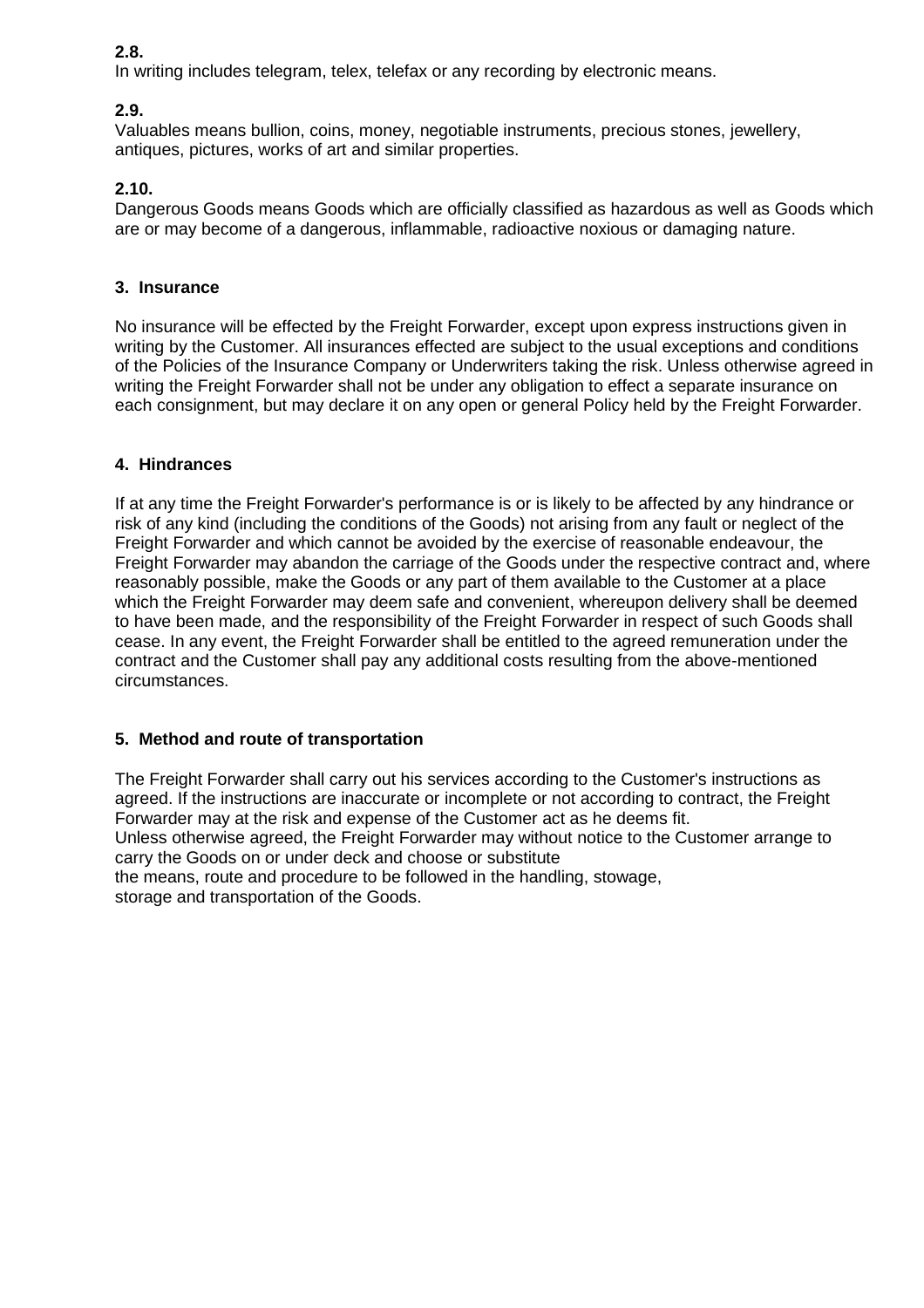# **THE FREIGHT FORWARDER'S LIABILITY**

## **6. The Freight Forwarder's liability (except as principal)**

### **6.1. Basis of liability**

### **6.1.1. The Freight Forwarder's duty of care**

The Freight Forwarder is liable if he fails to exercise due diligence and take reasonable measures in the performance of the Freight Forwarding Services, in which case he, subject to Art.8, shall compensate the Customer for loss of or damage to the Goods as well as for direct financial loss resulting from breach of his duty of care.

### **6.1.2. No liability for third parties**

The Freight Forwarder is not liable for acts and omissions by third parties, such as, but not limited to, Carriers, warehousemen, stevedores, port authorities and other freight forwarders, unless he has failed to exercise due diligence in selecting, instructing or supervising such third parties.

## **7. The Freight Forwarder's liability as principal**

### **7.1. The Freight Forwarder's liability as Carrier**

The Freight Forwarder is subject to liability as principal not only when he actually performs the carriage himself by his own means of transport (performing Carrier), but also if, by issuing his own transport document or otherwise, he has made an express or implied undertaking to assume Carrier liability (contracting Carrier).

However, the Freight Forwarder shall not be deemed liable as Carrier if the Customer has received a transport document issued by a person other than the Freight Forwarder and does not within a reasonable time maintain that the Freight Forwarder is nevertheless liable as Carrier.

### **7.2. The Freight Forwarder's liability as principal for other services**

With respect to services other than carriage of Goods such as, but not limited to, storage, handling, packing or distribution of the Goods, as well as ancillary services in connection therewith, the Freight Forwarder shall be liable as principal:

1. when such services have been performed by himself using his own facilities or employees or

2. if he has made an express or implied undertaking to assume liability as principal.

### **7.3. The basis of the Freight Forwarder's liability as principal**

The Freight Forwarder as principal shall, subject to Art. 8, be responsible for the acts and omissions of third parties he has engaged for the performance of the contract of carriage or other services in the same manner as if such acts and omissions were his own and his rights and duties shall be subject to the provisions of the law applicable to the mode of transport or service concerned, as well as the additional conditions expressly agreed or, failing express

agreement, by the usual conditions for such mode of transport or services.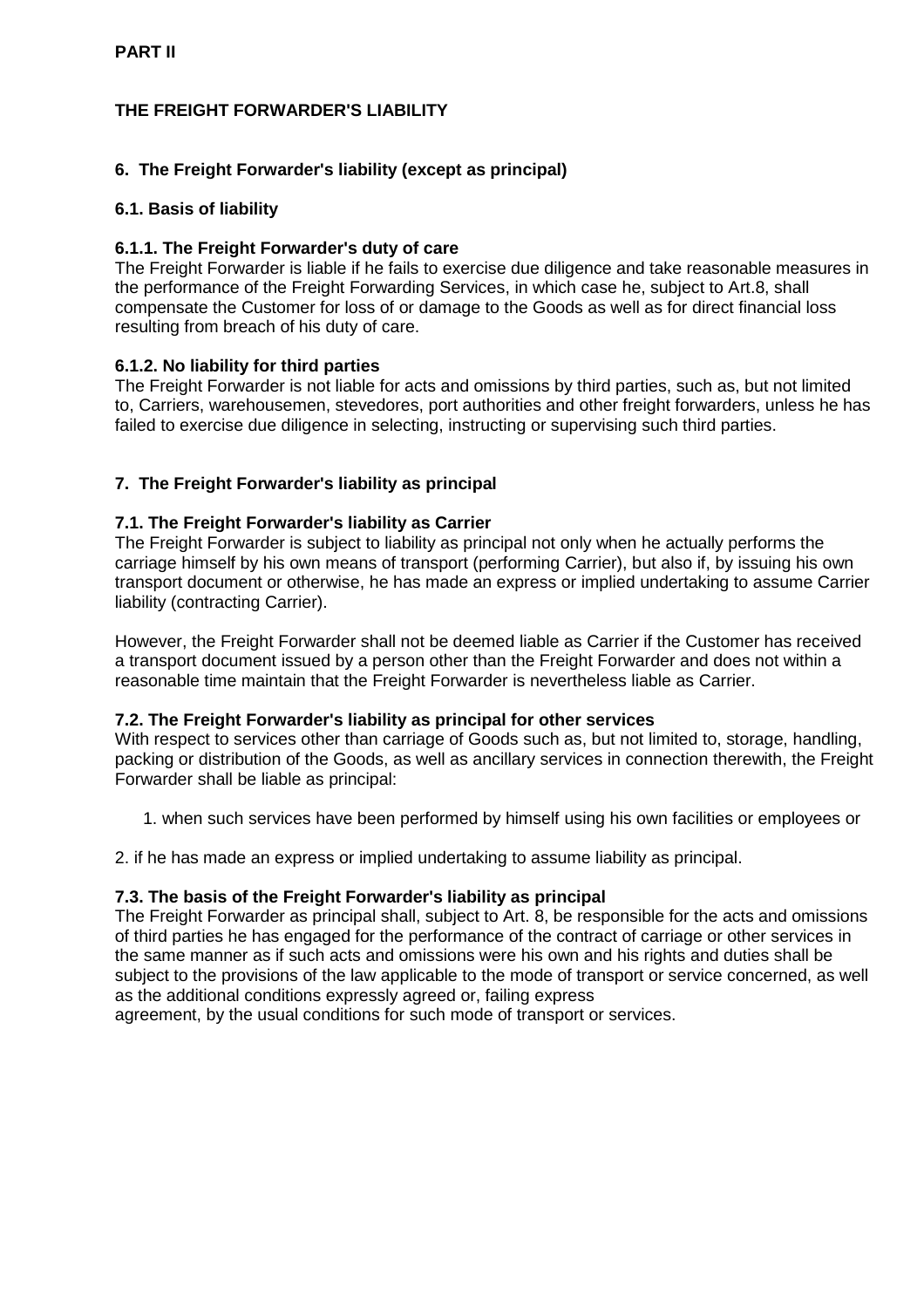## **8. Exclusions, assessment, and monetary limits of liability**

### **8.1. Exclusions**

The Freight Forwarder shall in no event be liable for:

- 1. Valuables or Dangerous Goods unless declared as such to the Freight Forwarder at the time
- of the conclusion of the contract,
- 2. loss following from delay unless expressly agreed in writing,
- 3. indirect or consequential loss such as, but not limited to, loss of profit and loss of market.

### **8.2. Assessment of compensation**

The value of the Goods shall be determined according to the current commodity exchange price or, if there is not such price, according to the current market price or, if there is no commodity exchange price or current market price, by reference to the normal value of the Goods of the same kind and quality.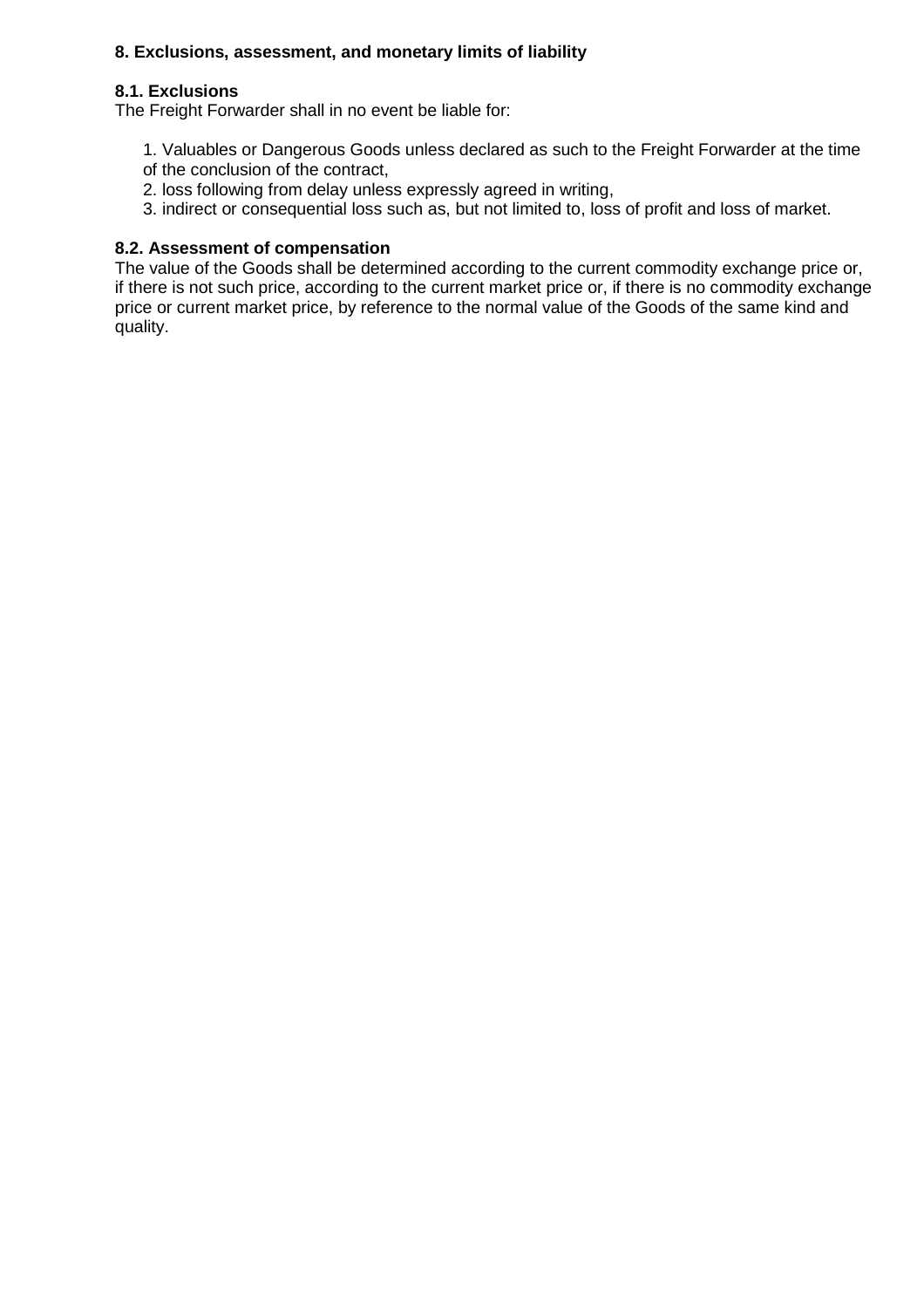## **8.3. Monetary limits**

### **8.3.1. Loss of or damage to the Goods**

The provisions of Art. 7.3. notwithstanding, the Freight Forwarder shall not be or become liable for any loss of or damage to the Goods in an amount exceeding the equivalent of 2 SDR per kilogram of gross weight of the Goods lost or damaged unless a larger amount is recovered from a person for whom the Freight Forwarder is responsible. If the Goods have not been delivered within ninety consecutive days after the date when the Goods ought to have been delivered, the claimant may, in the absence of evidence to the contrary, treat the Goods as lost.

## **8.3.2. Brazilian Jurisdiction**

For the cases under the Brazilian jurisdiction, the limit of responsibility will be set based on the Brazilian laws and/or international conventions applicable in Brazil, according to the type of transportation carried out, as follows:

Air carriage: limit of 17 SDR per kg of cargo, as set in the Protocol of Montreal dated 1999 (Decree 5.910 of 2006);

Sea carriage: is applicable the package limitation inserted in B/L;

Road Transportation: limit of 2 SDR per kg of cargo, as set in the Law n.º 11.442 of 2007;

Combined (Multimodal) Transportation: limit of 666,67 SDR per volume of unit, or 2 SDR per kg of cargo, prevailing the higher value, as set in the Law 9.611 of 1998;

### **8.3.3. Limitation of liability for delay**

If the Freight Forwarder is liable in respect of loss following from delay, such liability shall be limited to an amount not exceeding the remuneration relating to the service giving rise to the delay.

### **8.3.4. Other type of loss**

The provisions of Art. 7.3. notwithstanding, the Freight Forwarder's liability for any type of loss not mentioned in 8.3.1. and 8.3.2. shall not exceed the total amount of 2 SDR $\hat{i}$  for each incident unless a larger amount is received from a person for whom the Freight Forwarders is responsible.

### **9. Notice**

### **9.1.**

Unless notice of loss of or damage to the Goods, specifying the general nature of such loss or damage, is given in writing to the Freight Forwarder by the person entitled to receive the Goods when they are handed over to him, such handing over is prima facie evidence of the delivery of the Goods in good order and condition. Where such loss or damage is not apparent, the same prima facie effect shall apply if notice in writing is not given within 6 consecutive days after the day when the Goods were handed over to the person entitled to receive them.

## **9.2.**

With respect to all other loss or damage, any claim by the Customer against the Freight Forwarder arising in respect of any service provided for the Customer or which the Freight Forwarder has undertaken to provide shall be made in writing and notified to the Freight Forwarder within 14 days of the date upon which the Customer became or should have become aware of any event or occurrence alleged to give rise to such claim. Any claim not made and notified as aforesaid shall be deemed to be waived and absolutely barred except where the Customer can show that it was impossible for him to comply with this time limit and that he has made the claim as soon as it was reasonably possible for him to do so.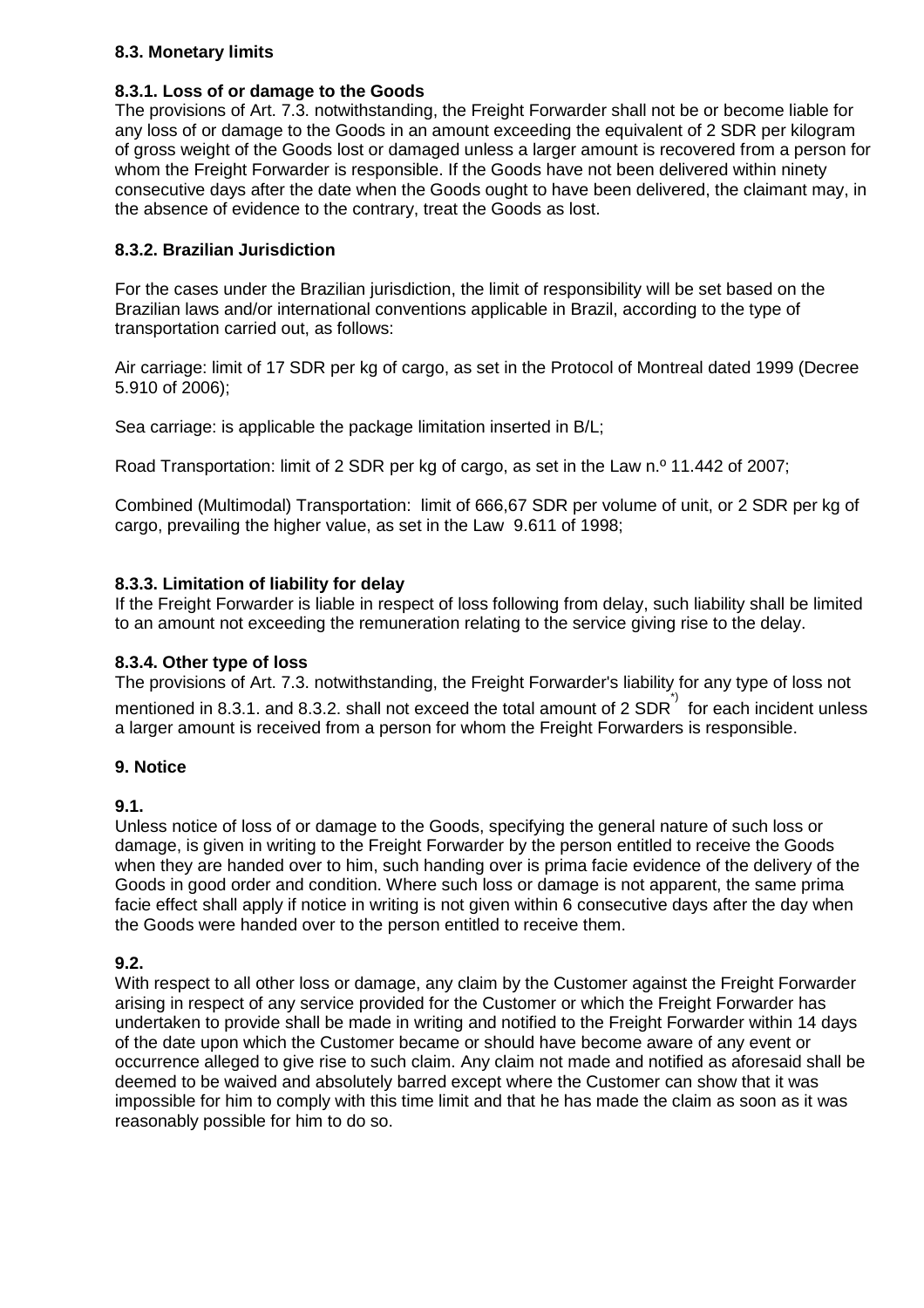#### **10. Time bar**

The Freight Forwarder shall, unless otherwise expressly agreed, be discharged of all liability under these Rules unless suit is brought within 9 months after the delivery of the Goods, or the date when the Goods should have been delivered, or the date when failure to deliver the Goods would give the consignee the right to treat the Goods as lost.

With respect to other loss than loss of or damage to the Goods the 9 months period should be counted from the time when the failure of the Freight Forwarder giving right to the claim occurred.

### **11. Applicability to actions in tort**

These Rules apply to all claims against the Freight Forwarder whether the claim be founded in contract or in tort.

### **12. Liability of servants and other persons**

These Rules apply whenever any claim is made against a servant, agent or other person the Freight Forwarder engaged for the performance of the service (including any independent contractor) whether such claims are founded in contract or in tort, and the aggregate liability of the Freight Forwarder and such servants, agents or other persons shall not exceed the limit applicable to the service concerned as expressly agreed between the Freight Forwarder and the Customer or following from these Rules.

### **PART III**

## **THE CUSTOMER'S OBLIGATIONS AND LIABILITY**

### **13. Unforeseen circumstances**

In the event that the Freight Forwarder, in case of unforeseen circumstances, acts in the best interest of the Customer extra costs and charges have to be borne by the Customer.

### **14. No set-off**

All monies due shall be paid without any reduction or deferment on account of any claim, counterclaim or set-off.

#### **15. General lien**

The Freight Forwarder shall, to the extent permitted by the applicable law, have a general lien on the Goods and any documents relating thereto for any amount due at any time to the Freight Forwarder from the Customer including storage fees and the cost of recovering same, and may enforce such lien in any reasonable manner which he may think fit.

#### **16. Information**

The Customer shall be deemed to have guaranteed to the Freight Forwarder the accuracy, at the time the Goods were taken in charge by the Freight Forwarder, of all particulars relating to the